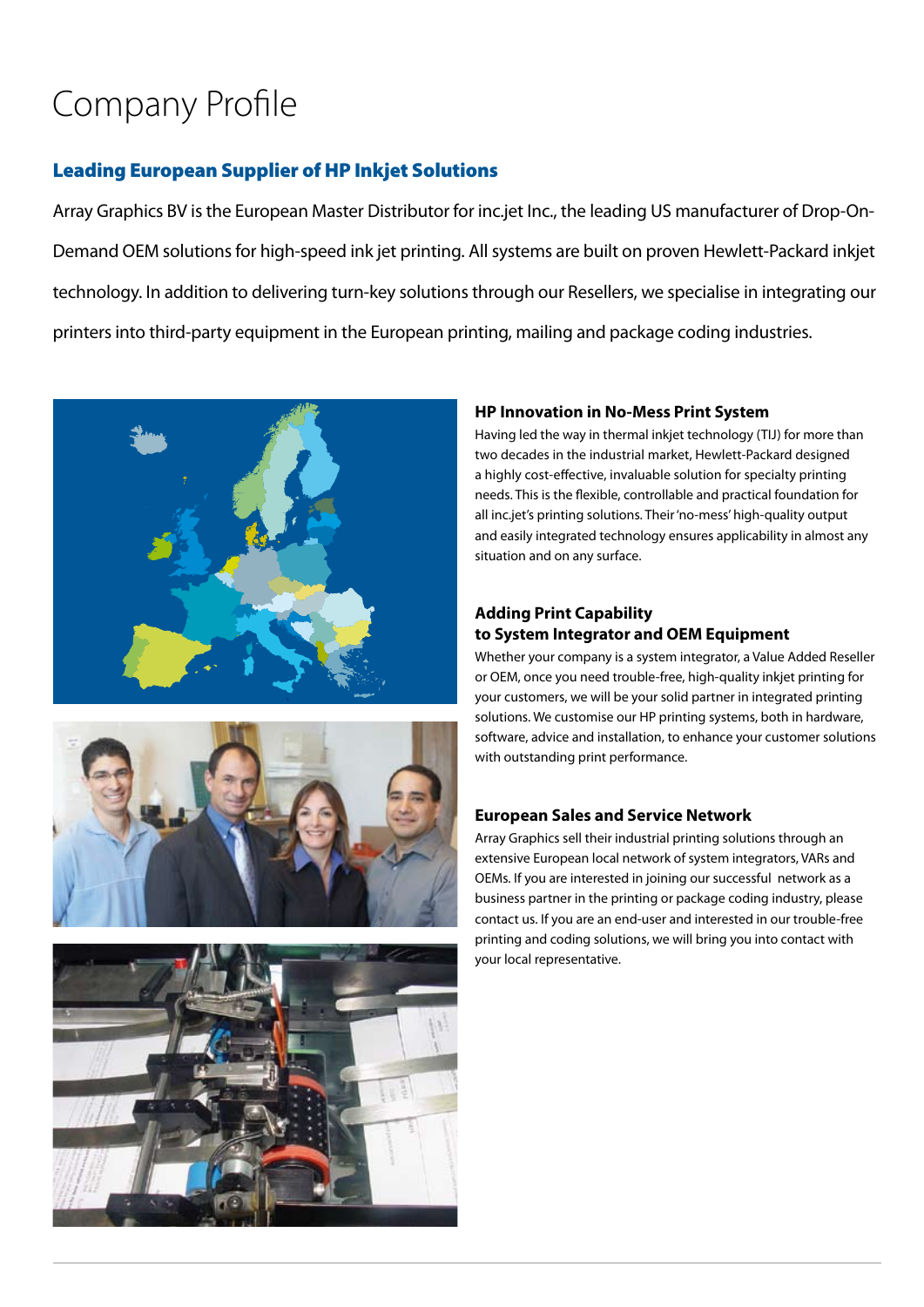# Expert Advice and Technical Support

Array Graphics is your partner in integrating HP-based inkjet systems into your application. Although we strongly believe that product quality is key to customer satisfaction, we also believe that it is only people who make valuable products into brilliant solutions. Therefore, you can count on us for expert advice and technical support on all your specific system requirements for your market sectors. Whether it is in person, by phone, fax, through e-mail or the internet, we are there to help you. That's why we keep saying: Your success is our success!

#### **Expert Advice**

Our team is keen to help you bring successful and profitable printing solutions to your markets and customers. Combining over 50 years of printing and coding experience in the printing, mailing and package coding industries, we will support you in marketing, sales, technical support or business solutions as good as we can, and even better. We look forward to meeting you and working with you as a business partner.





Vrouwenhof 35 4635 AD Huijbergen The Netherlands

#### Sales Office:

Laan der Continenten 24 2404 WC Alphen aan den Rijn The Netherlands Phone +31 (0)172 – 653260 Fax: +31 (0)172 – 653025 E-mail: info@arraygraphics.com www.arraygraphics.com







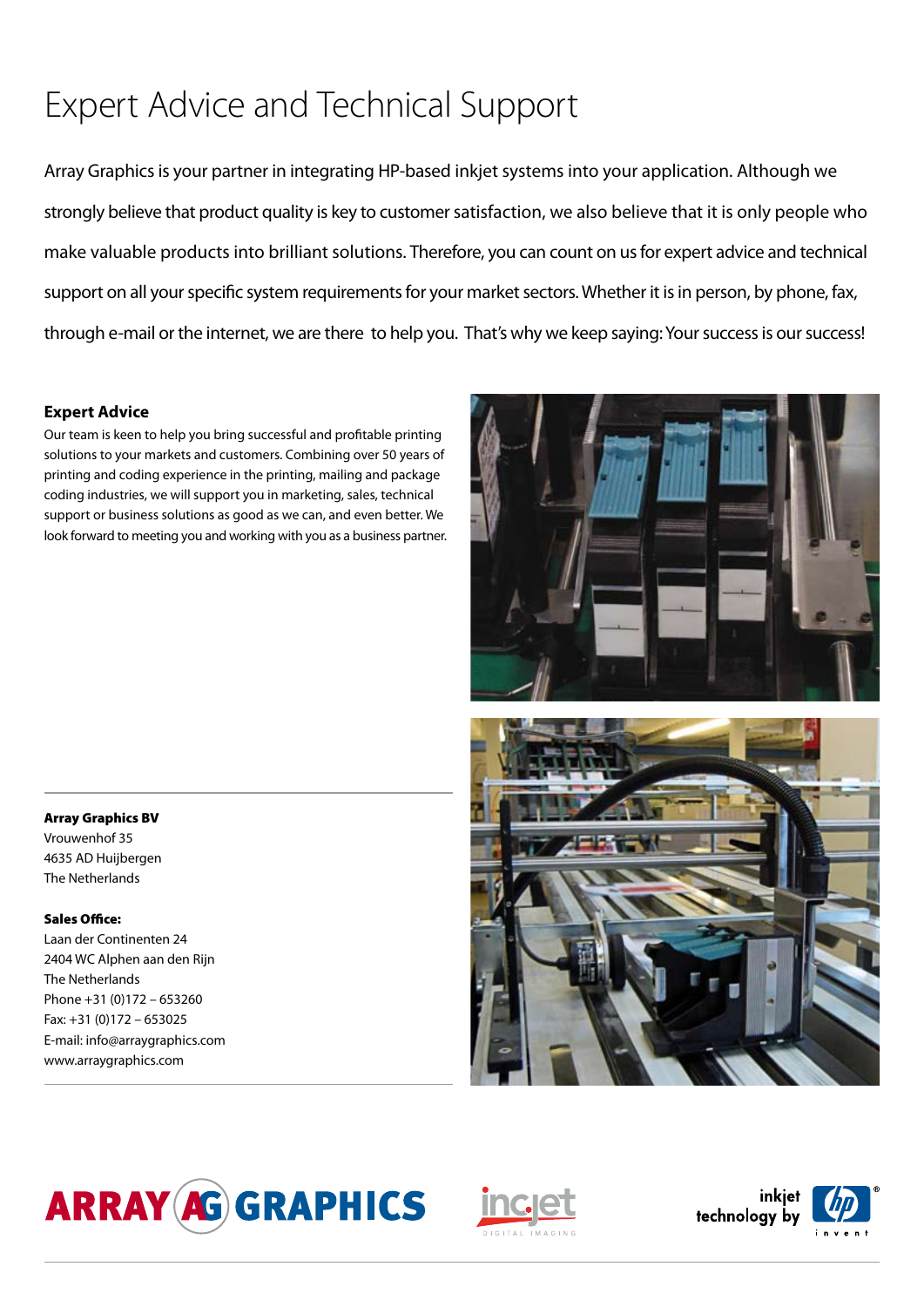# **Array Graphics BV** Your Partner in Printing Integration





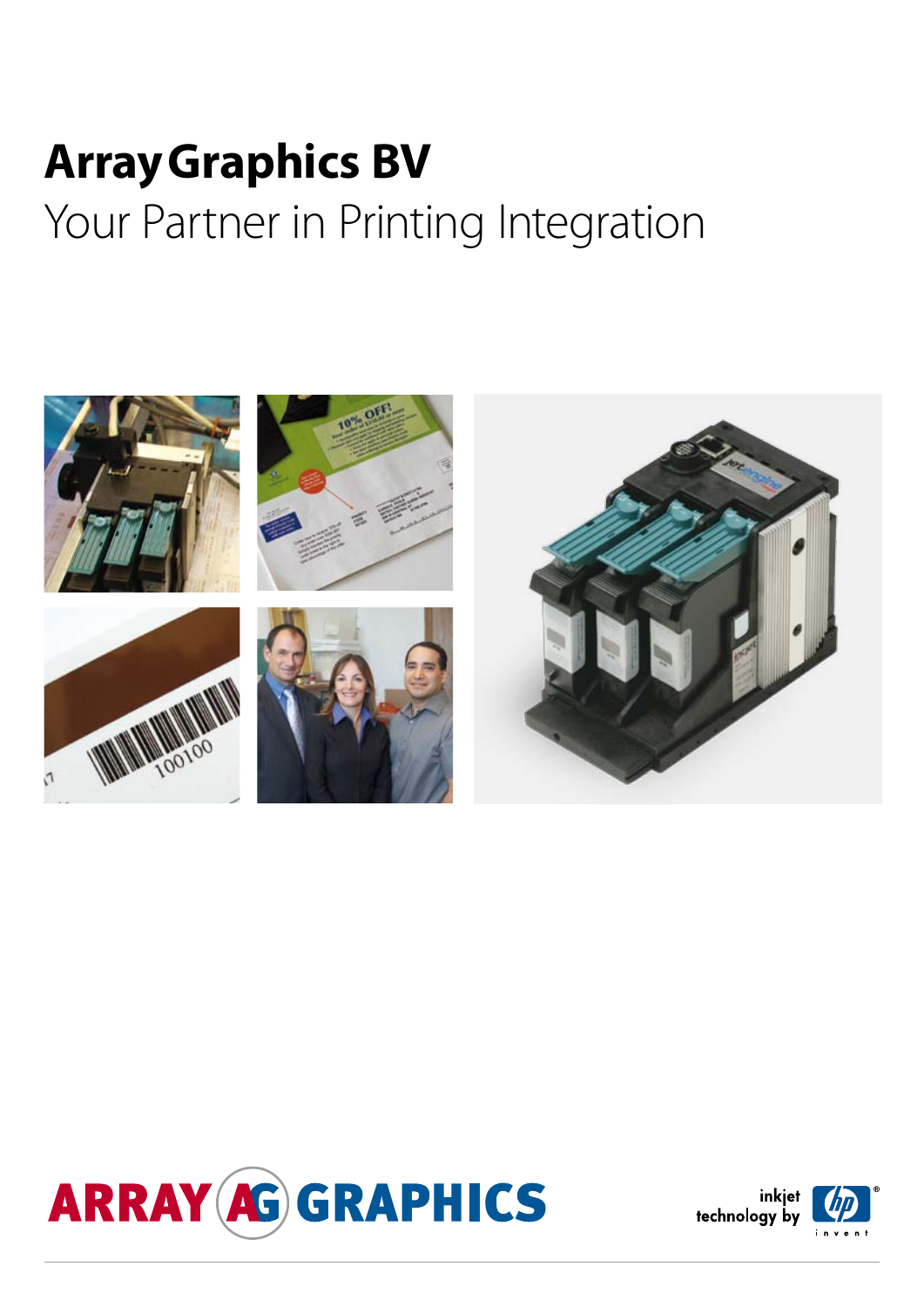# Print on Any Substrate in Any Market Sector

Our industrial ink jet solutions are implemented in numerous applications in the printing, mailing and package coding industries. Our customers use them to apply fixed and variable data, graphics and frequently changing information onto a variety of absorbent and non-absorbent media and substrates. Whether your project requires brilliant colours or basic black, all your images will be sharp and clear. As you like it.











### Our target markets include:

#### **Mail Addressing**

- High- and low-volume DM addressing on mail tables and table top addressing systems
- High-speed, high-volume envelope inserting and addressing on inserters
- Finishing and Bindery, e.g. top sheets, personalisation, advertising, spot colours

#### **Web- and Sheet-Based Printing**

- Transactional printing, e.g. credit cards, securities, billing, bank statements
- Wide-format on-press applications, e.g. tickets, tags, labels, statements, forms
- Security printing for banderoles, lottery and games

#### **Pharmaceuticals & Medical Devices**

- Clean printing on industry substrates such as Tyvek® and foil with specialty inks
- Product tracking and identification, printing clear and precise variable data
- Compliant with pharmaceutical safety standards, including HP Pharma Black ink

#### **Manufacturing Environments**

- Printing both variable and fixed data on regular and irregular surfaces
- Easy integration into current systems through convenient size and variety of mounting options
- Coding directly onto products, like timber, consumer products

#### **Consumer Packaging**

- Easy integration into packaging systems: reduced need for separate printing machine
- Barcodes, 2D codes, batch numbers, serial codes, expiration dates and graphics
- Flexibility, throughput and quality in primary and secondary package coding

# **ARRAY AG GRAPHICS**



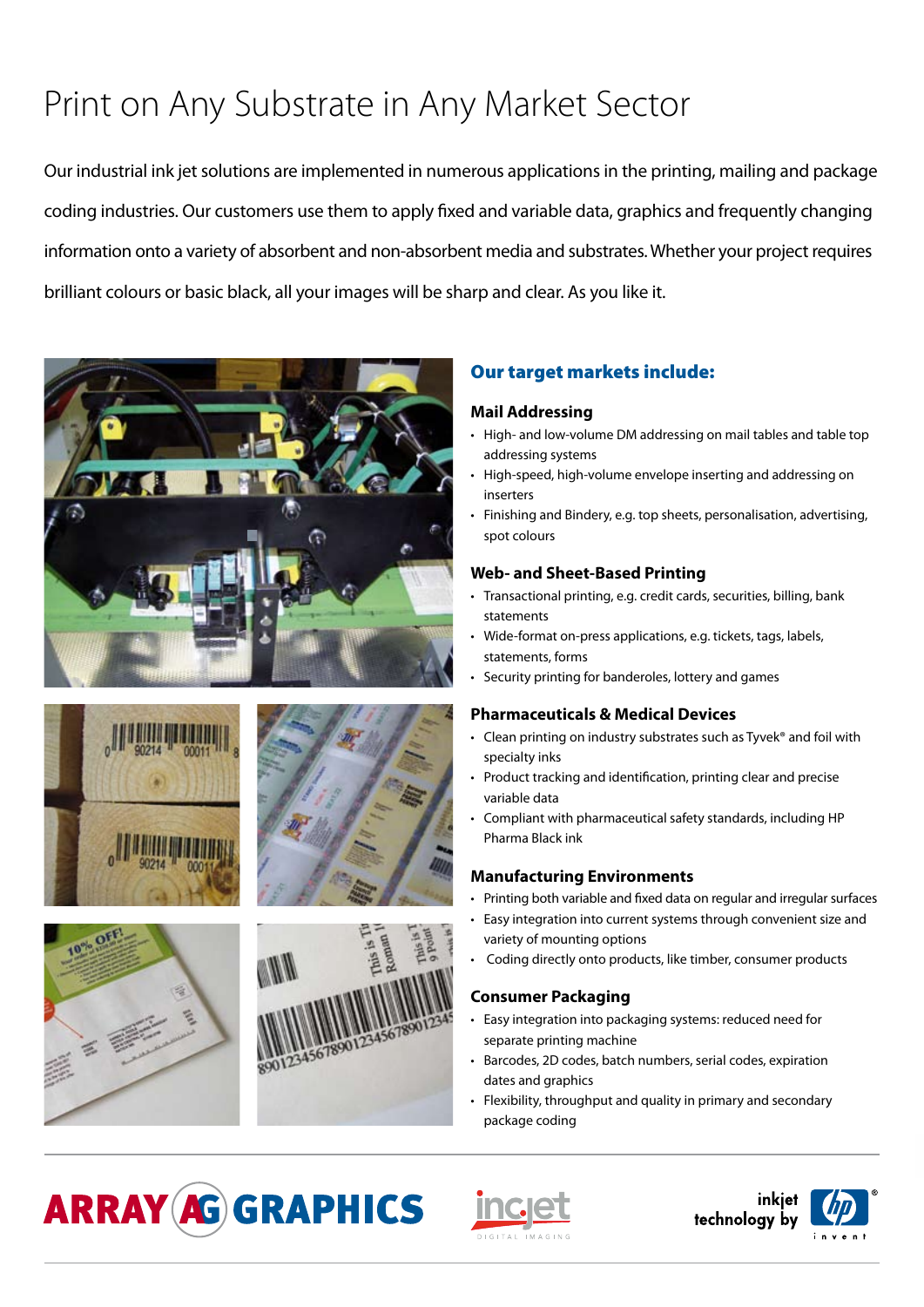# Our Printing Solutions

## jet.engine Printing System for Printing and Mailing

jet.engine is an HP-based print engine for OEMs and system integrators that provides the highest flexibility and greatest power in the Printing and Mailing Industries. The units include three cartridges/pen slots for a total print width of 38 mm (1.5"). Electronic stitching ensures seamless print images across multiple pens/cartridges.



#### **Extra Options**

jet.engine's successful technology has been developed into the following spin-off systems:

- Afterburner: an additional pen option for 12.7 mm (0.5") extra print width, additional colours, double striking or as a remote printhead
- Satellite: multiple printheads operating from one central controller
- Wide-Format: printing extra wide print widths up to 1.6 metres

#### **Key Features and Benefits**

- Based on no-mess HP inkjet technology
- Fast, high-resolution, low-cost ink jet solution for OEMs and system integrators
- Versatile integration options for printing, mailing and packaging applications
- 38 mm (1.5") stitched print width; speed up to 2.8 m/sec
- Various high-quality, industrial inks available for porous and non-porous substrates
- Automated printhead cleaning procedures

### Vast Ink Range in Cartridge or Bulk

Our industrial inks are available in various colours and print capabilities. They come in 45ml cartridges or in two different bulk capacities, ensuring the appropriate fit for every application. Inks include a vast set of innovative blacks for various substrates and requirements. Additionally, we have a considerable number of spot colours, custom Pantone Colour Matching (PMS) and specialty inks, including UV, food-grade, fluorescent and invisible inks.